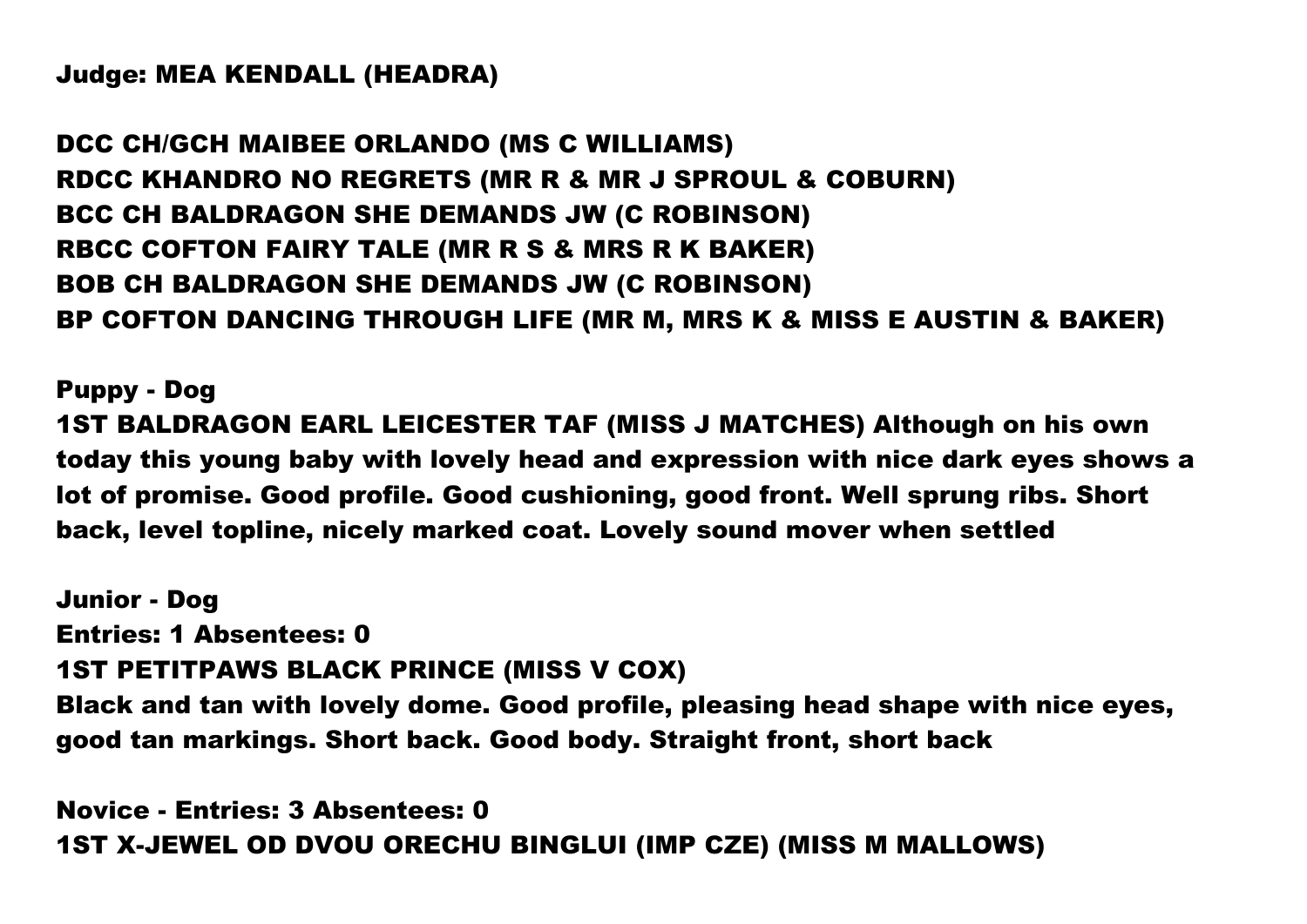A B&T Boy with a lovely head shape with good dome. Nice dark eyes good pigment well cushioned muzzle. Very good body shape, strong bone. Lovely outline on the move. Just needs to settle more when moving

2ND KHANDRO LIVERPOOL LULLABY (MR R & MR J SPROUL & COBURN) Tri with lovely head and expression. Nicely cushioned muzzle. Well marked lovely coat. Very good body and bone. Moves quite well 3RD KHANDRO SOMETHING TELLS ME (MRS M & MRS S LEACH)

Post Graduate - Dog Entries: 3 Absentees: 0 1ST PETITPAWS BLACK KNIGHT (MISS V COX)

B/t who was really full of himself. Good head and dome with a lovely dark eye and finish of face. Bright tan markings on a full gleaming raven black coat. Put down really well. Good front and moved well from behind. Showed with great confidence shouting look at me and I did

# 2ND TUCHERISH GUILTY VERDICT (MRS J COUPLAND)

A very difficult decision as I just loved this tri boy. He has the most beautiful head and dome. Lovely reach of neck, well sprung ribs. Good bone. In lovely coat. Moves so well and really looks the picture. Just prefered the rear movment on winner 3RD MITAPIP RICH RUBY (MRS M CONSTABLE)

Limit - Dog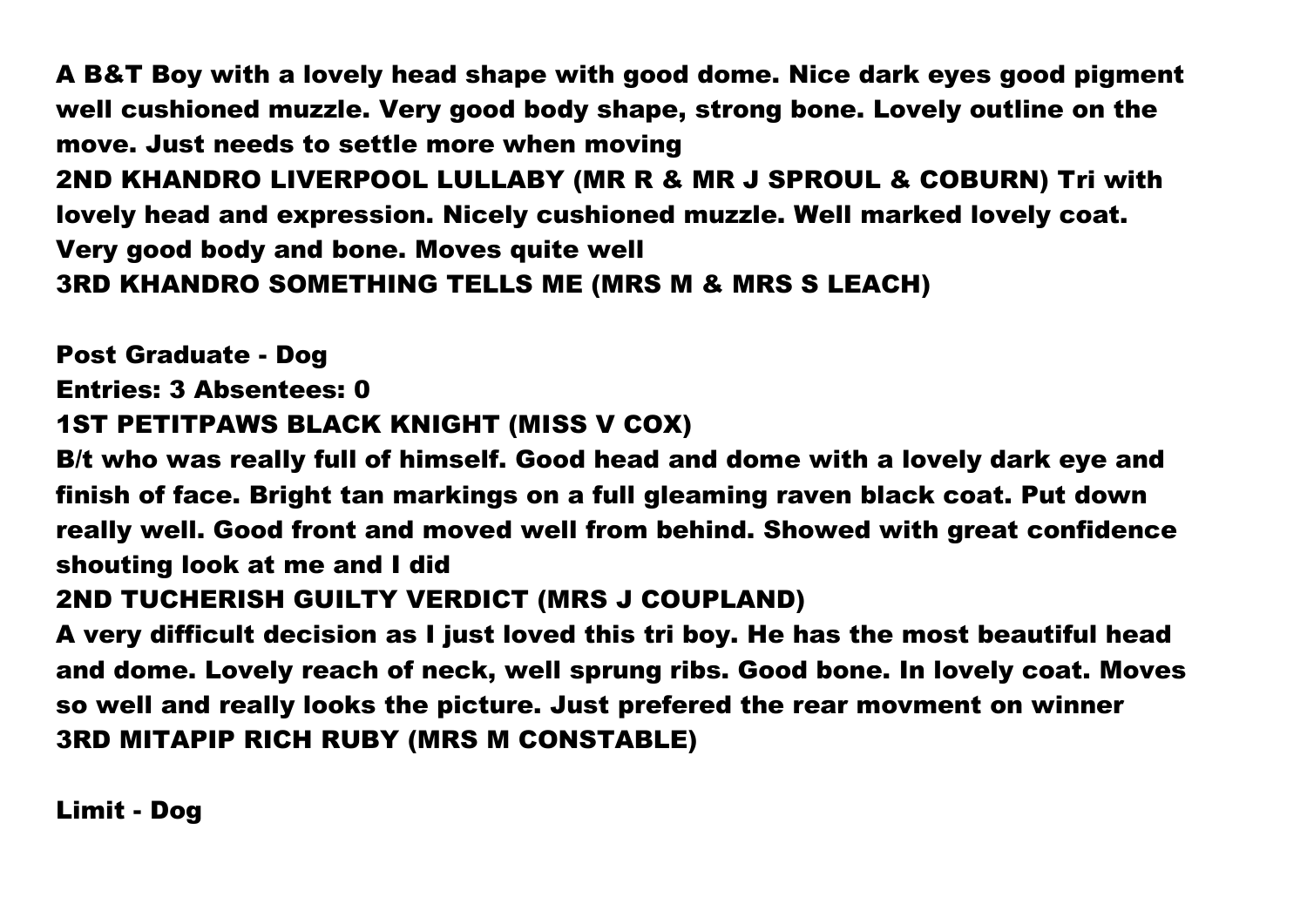#### Entries: 7 Absentees: 3 1ST KHANDRO NO REGRETS (MR R & MR J SPROUL & COBURN)

Lovely tri. Nice head, good dome, low placed ears, dark expressive eyes, correct muzzle. Well laid shoulders. Head well carried. Deep through the chest, well ribbed. Level topline, good turn of stifle. Moved well with lovely flowing action, just left his coat at home today but very pleased to award the RCC

# 2ND BALDAGON BRECON JW (C ROBINSON)

Well marked tri with lovely head and dome well cushioned muzzle, correct nose placement. Bright tan markings on a shiny black coat. Short cobby body with a good spring of rib. Moved well but not with his usual confidence 3RD PENEMMA RAPHAEL (MISS S MADDISON)

# Open - Dog Entries: 3 Absentees: 0 1ST CH/GCH MAIBEE ORLANDO (MS C WILLIAMS)

Well marked tri with everything I was looking for and more. Such a beautiful head and dome with such a lovely finish of face. Framed by the longest of ear leathers. Melting dark eyes giving that so wanted soft expression. In such superb coat and condition. Such a well made cobby body with good bone and well sprung ribs. So short backend. Everything just moves together and he never puts a foot wrong. Please to award CC 2ND ALDORICKA THE MAVERICK (MR D & MRS D M BAILEY)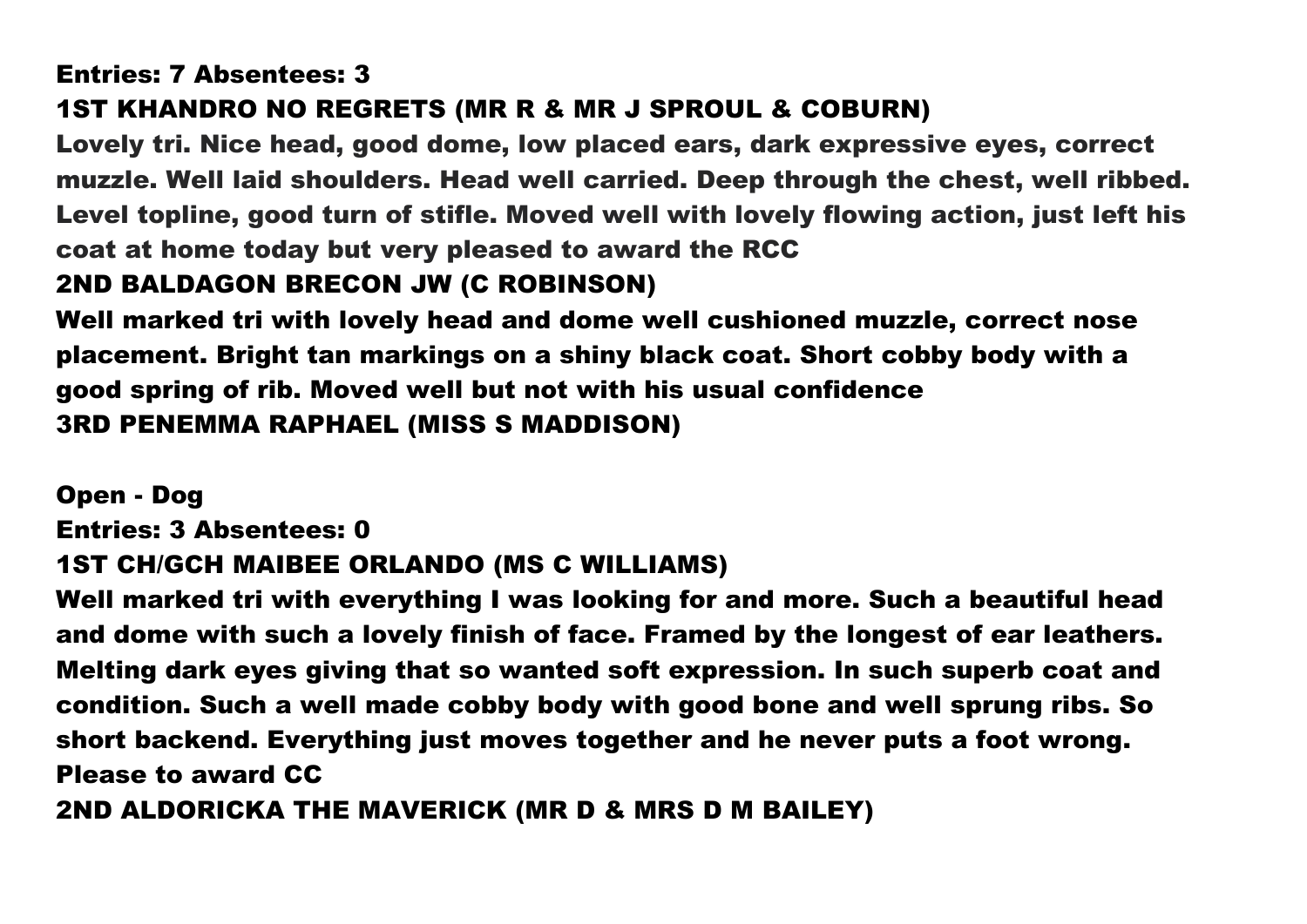Lovely tri with a super head. Lovely dome. Soft well cushioned muzzle. Good nose placement. Very dark eyes. Good front, ample bone. Good body shape. Level topline in nice coat well marked. Low set well fringed ears. Moved very soundly 3RD CELXO CHARLES DICKENS (MISS S MADDISON)

#### Puppy - Bitch

Entries: 3 Absentees: 0

1ST COFTON DANCING THROUGH LIFE (MR M, MRS K & MISS E AUSTIN & BAKER) A beautiful tri colour, with a lovely soft expression, and super eyes, dark and expressive. Good body with a good spring of rib. Sound in bone. Stylish moving round the ring. In good coat, and beautifully presented, Pleased to award Best Puppy in Breed

2ND BALDRAGON HOLD THAT THOUGHT (C ROBINSON) Well marked blen bitch. Deep rich chestnut markings on pearly white coat. Superb head and dome with such a lovely finish of face. Well made cobby body with good bone. Short in back with a long crested neck. Good tight front and excelled in back movement. Such a well made little girl. Class winner was just a little more mature 3RD OTHMESE CELTIC PURDITA (MR J & MR R BLEWETT & SMITH)

Junior - Bitch Entries: 3 Absentees: 1 1ST COFTON TALLISKER WITH OTHMESE (MR J & MR R BLEWETT & SMITH)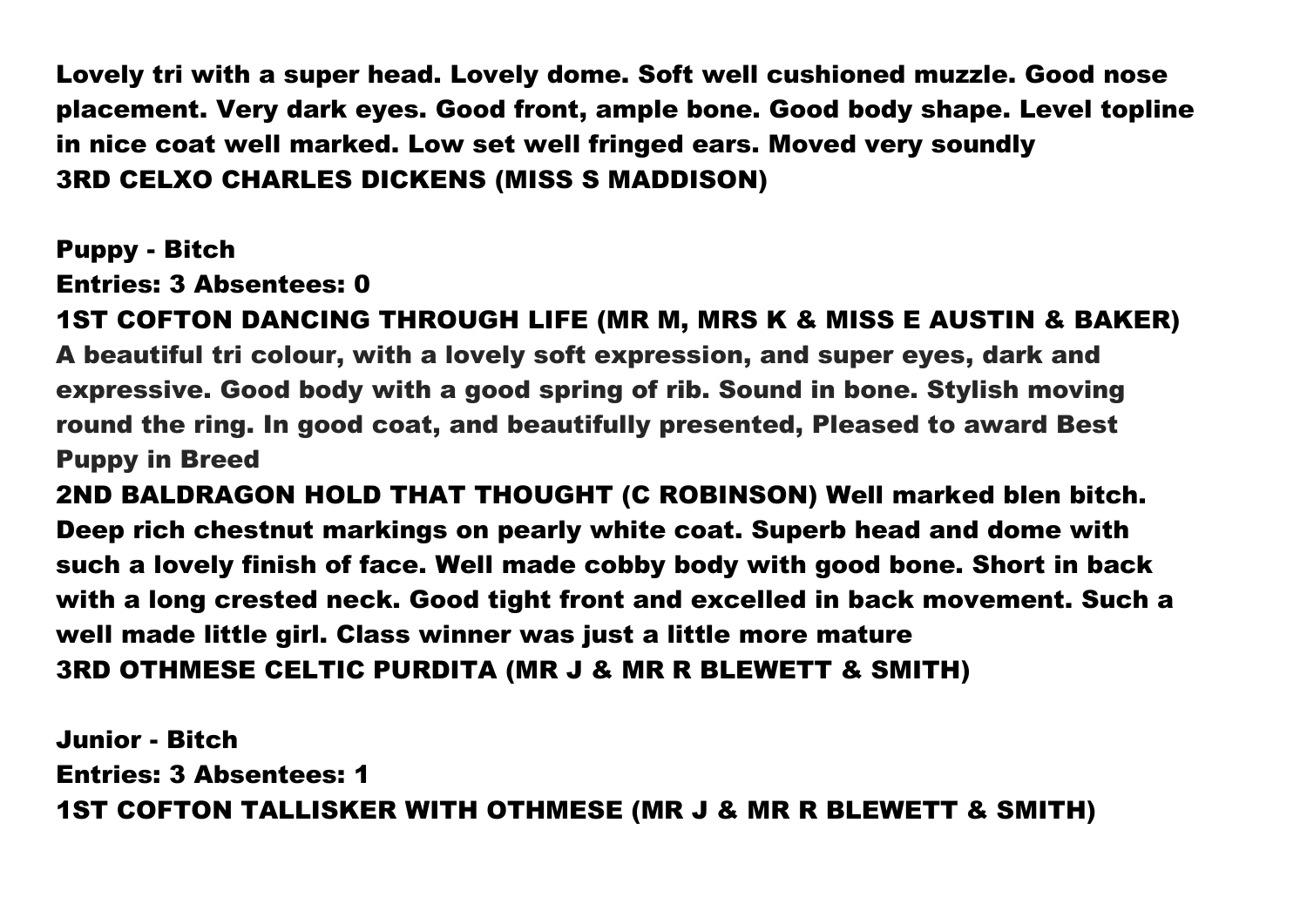A B&T girl of lovely size and type. Good correct head shape with beautiful large round dark eyes. Nice neck and shoulders. Well bodied, in good coat. Well presented. Moved with style maturing well.

# 2ND TOYSWOOD COUNTING STARS (MRS T POTTER)

Tri with good head and nice expression. Well marked coat. Good topline. Good spring of rib. Maturing slowly. But moved soundly throughout.

Novice - Bitch Entries: 5 Absentees: 0 1ST KHANDRO UR MY WORLD (MR R & MR J SPROUL & COBURN) Very well broken tri bitch with the most wonderful head and expression. Darkest of eyes with lovely rich tan markings. Moved well when settled but certainly not giving her best 2ND WINIE OD DVOU ORECHU AND TUCHERISH (IMP CZE) (MRS J COUPLAND) Well trained B&T bitch. Superb head and finish of face. Good temperament. Moved really well keeping her level topline. Very sound bitch.

3RD LANKCOMBE CLARA BOW (MESDAMES C & V CHAMPION & HARVEY)

Post Graduate - Bitch

Entries: 5 Absentees: 2

# 1ST COFTON FAIRY TALE (MR R S & MRS R K BAKER)

Mature well coated tri. Superb head and dome. Good finish of face framed with the longest of ear leathers. Well filled under the eyes. Good bone and cobby body. A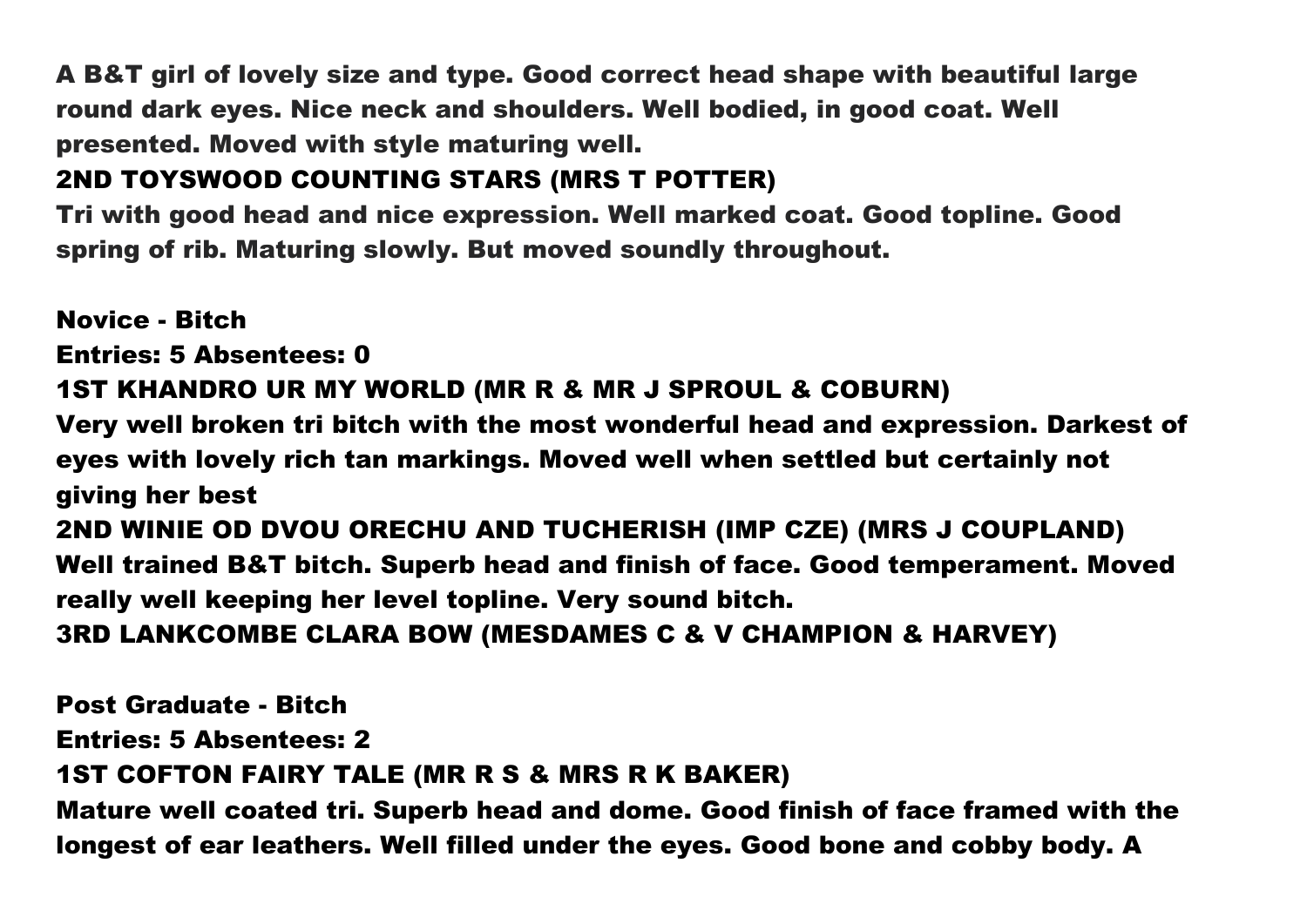very good showgirl who moves with both drive and confidence. Likes attention but still very well trained and a credit to her owners.

### 2ND OTHMESE DIAMOND (MR J & MR R BLEWETT & SMITH)

A Tri girl with good bone and body. Lovely head with the darkest of eyes. Rich tan markings. A lovely bitch but unsettled on the move 3RD KHANDRO STEP INSIDE LOVE TO FOCHAI (MISS J MATCHES)

Limit - Bitch Entries: 5 Absentees: 2 1ST PETITPAWS BLACK PEARL (MISS V COX) Pretty black and tan. Lovely head dark eye, nice profile. Low set ears, good front, short level back. Nice body shape. Very bright tan. Moves very well 2ND SUGAR PLUM PIE FOR KHANDRO (MR R & MR J SPROUL & COBURN) Small well made tri. Lovely head and eyes. Moved so well both coming and going 3RD KHANDRO LA VIE EN ROSE FROM FOCHAI (MISS J MATCHES)

### Open - Bitch

# 1ST CH BALDRAGON SHE DEMANDS JW (C ROBINSON)

Wow what is there to say about this lady that someone else has not already said. This I believe is her 30th CC. I have judged her before but today she did not put a foot wrong. The first thing that struck me was her maturity, the most beautiful stunning correct head,well filled under the eyes. Lovely pigment with a big dark eye giving that soft gentle expression that just melt you. Cobby compact body with